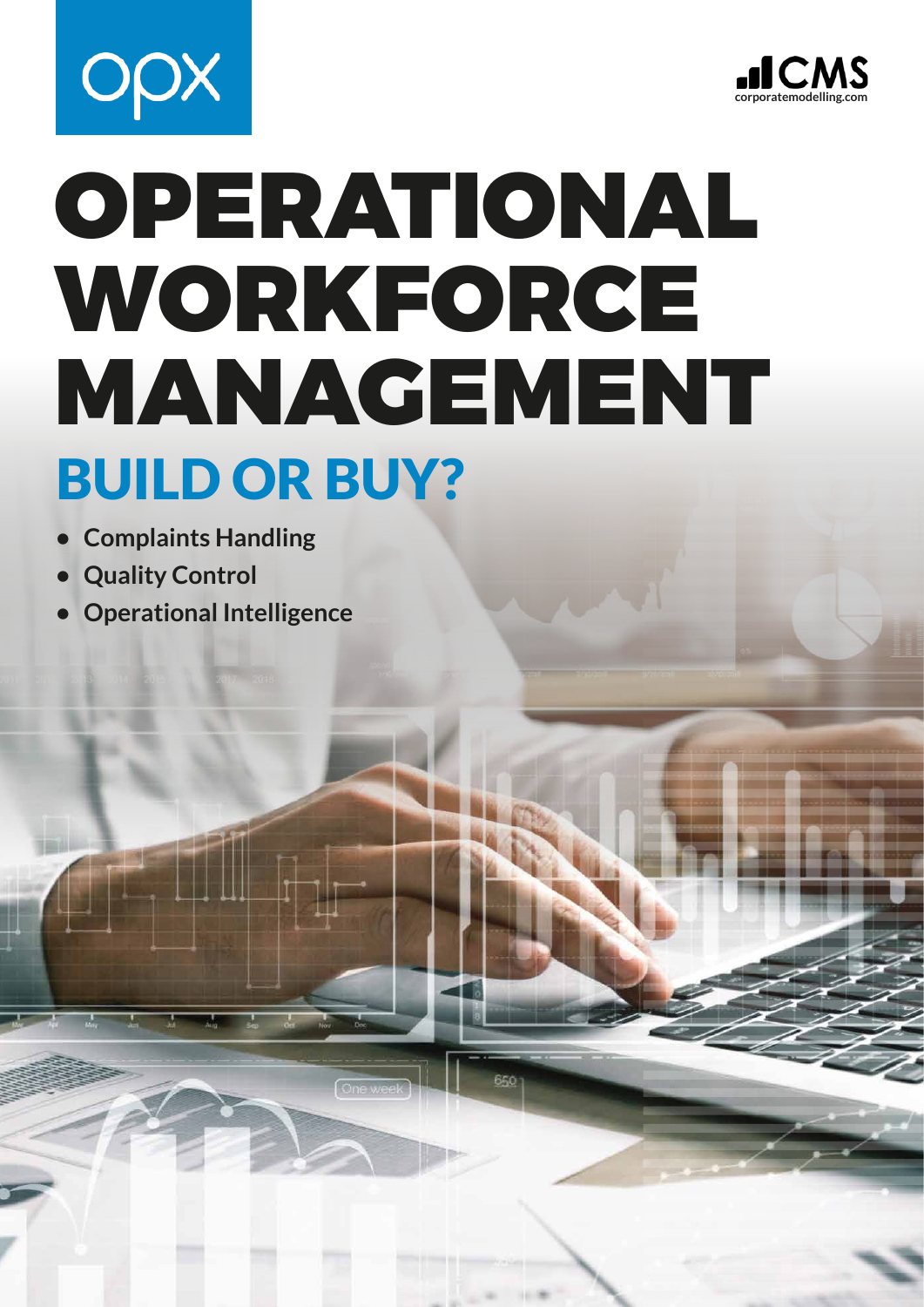## **OVERVIEW**

The world of operational management is changing with new initiatives coming on stream, customer demographics and the march towards selfservice and digital platforms.

This paper looks at the pros and cons of creating your own internal systems to handle this and your existing business controls versus buying in all or parts of the system. It also looks at the challenges of both approaches.

Operational support systems need to provide a wide variety of features to cover the basics of providing operational control and operational management. A good starting point is measurement of the things you're trying to manage, as implied by Peter Drucker in his seminal work Management, Tasks, Responsibilities and Practices:

#### *"If you can't measure it, you can't manage it."*

What is it we need to measure? This is invariably:

- throughput
- quality
- costs

We refer to these as *the big three* because if the cost is right for the quality and throughput, the company must have processes, systems and people in harmony. It is not that they can't be improved, but that the external market pressures of customers and competitors do not need them to be improved.

Of course, it's rare for companies to be in balance, and the shareholders or managers happy with the returns. Even when they are, it is often going to hit new market or customer pressures or issues with growth and expansion.

So, what does this have to do with the *build or buy* decision? The *build or buy* decision is commonly a result of the company not being in perfect harmony of the big three, of wishing to expand, contract or break into new markets or product lines, and needing to change.

Rarely does a company say "*I'd like to change over a long, slow period*" – more often it needs to change quickly before the precipice looms or the expected precipice is upon them.

The factors we need to look at in a *build or buy* decision are:

- **1. Time** do we have the time available to do it ourselves?
- **2. Knowledge and skills** do we have the right people?
- **3. Capacity** do we have the enough capacity to run the build process as well as the day-to-day work?
- **4. Risk** can we manage the risks associated with a build project?
- **5. Other factors** can we define the requirements, costs, quality, support and continued development?

The rest of this paper works through these looking at both sides of the arguments. However, as you will see, instead of a *build or buy* statement, it should really be *buy and build* that most companies should adopt, mainly buying something and changing it if necessary – this is the COTS model, a *Customise Off The Self* approach.

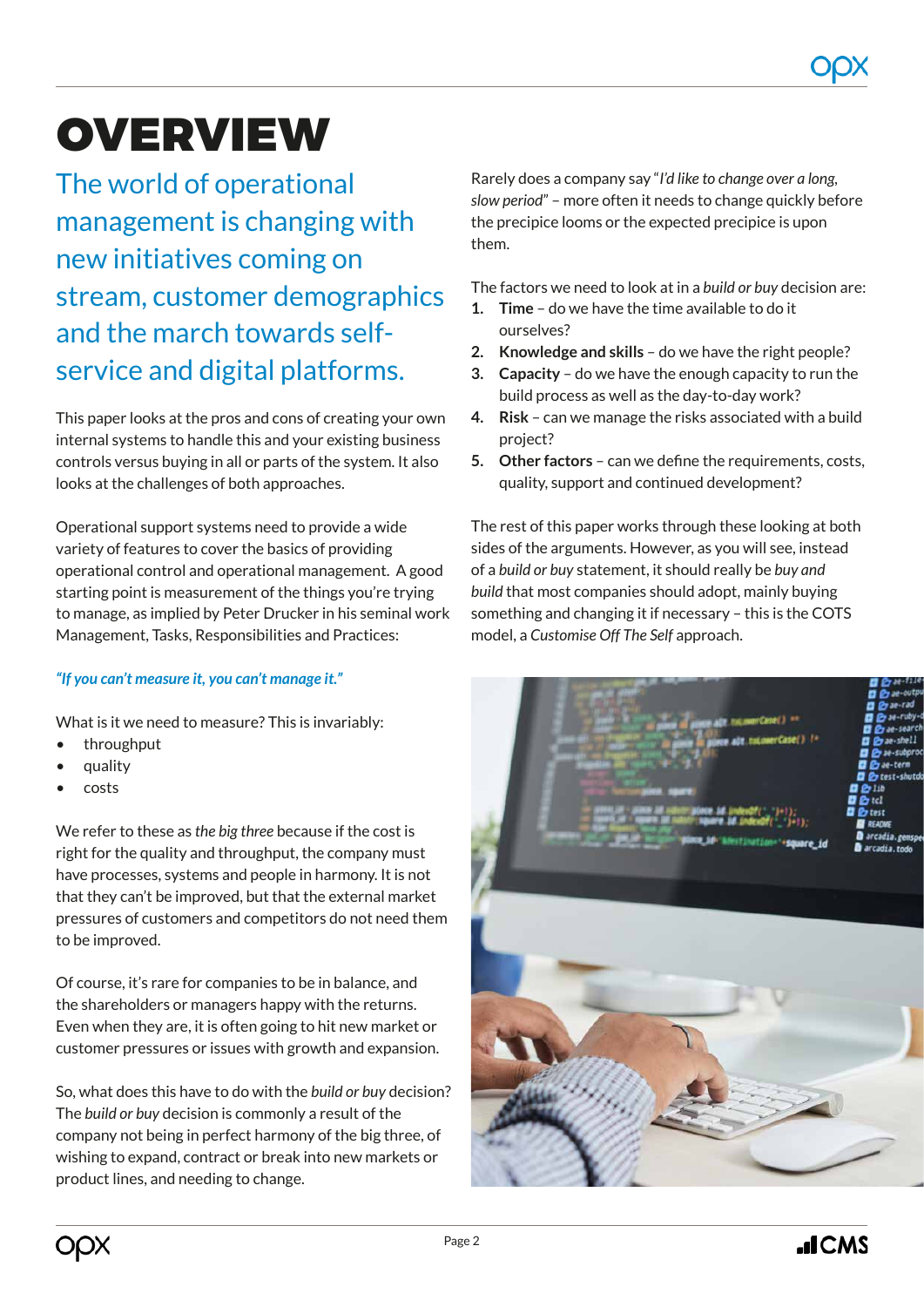### FACTOR ONE: TIME FOR A PROJECT

When looking at the *build or buy*  aspects of a new project for any of the major operational areas from Workforce Management through to Complaints and MIS, an important factor is often the time.

Many companies underestimate the time required to develop software. Where do all the time requirements come from?

| Time is required for          | <b>Build</b> | <b>Buy</b> |
|-------------------------------|--------------|------------|
| Define the business needs     | <b>High</b>  | Medium     |
| Define the scope of the needs | Medium       | l ow       |
| Define the requirements       | <b>High</b>  | Medium     |
| Define project framework      | High         | l ow       |
| Define phases of delivery     | Medium       | Medium     |
| Design the software           | High         | l ow       |
| Develop the software          | <b>High</b>  | l ow       |
| Test the software             | High         | l ow       |
| Business acceptance testing   | Medium       | High       |
| Tailoring and configuration   | Low          | High       |
| Maintaining the system        | High         | l ow       |
| Managing technical debt       | Medium       | l ow       |

It can take far longer to decide what's needed when looking at business needs with a blank sheet of paper than when evaluating packaged solutions. Packaged solutions often come with a list of features and capabilities that can be enabled or disabled easily.

The scope of the build option is also less constrained: you can have requirements for anyone and everyone, and any area of the company, whereas packaged solutions often have a better definition of what they do and don't cover, and for whom.

As well as defining the requirements, we also need to define how the project will work. We need to define what phases are needed for delivery of the solution plus the installation and roll out. Unless you're the first user of a package, the supplier will normally have a framework and expected delivery and roll out.

When creating software, there is always design, build and test effort, but just like any other DIY task, even if you have the skills, the time taken to complete a rarely exercised skill is longer than the time taken by seasoned professionals. Most of us can plumb in a new washing machine but not at the speed of an experienced plumber.

Testing is a skill many companies lack. It takes time and effort, often involving automated test tools and scripts (more development and more testing not directly related to the business feature).

Often overlooked in a '*build your own*' option are the continued maintenance and technical debt, where technical debt is keeping up with changes to the underlying systems (even if simply security patches). Many underlying platforms have a shelf life of less than 2-3 years, so every 2-3 years you need to port to the operating system or database version with no other business benefit other than keeping the system running.

**The winner of the time factor is BUY, as it's generally far faster to install and configure a package.**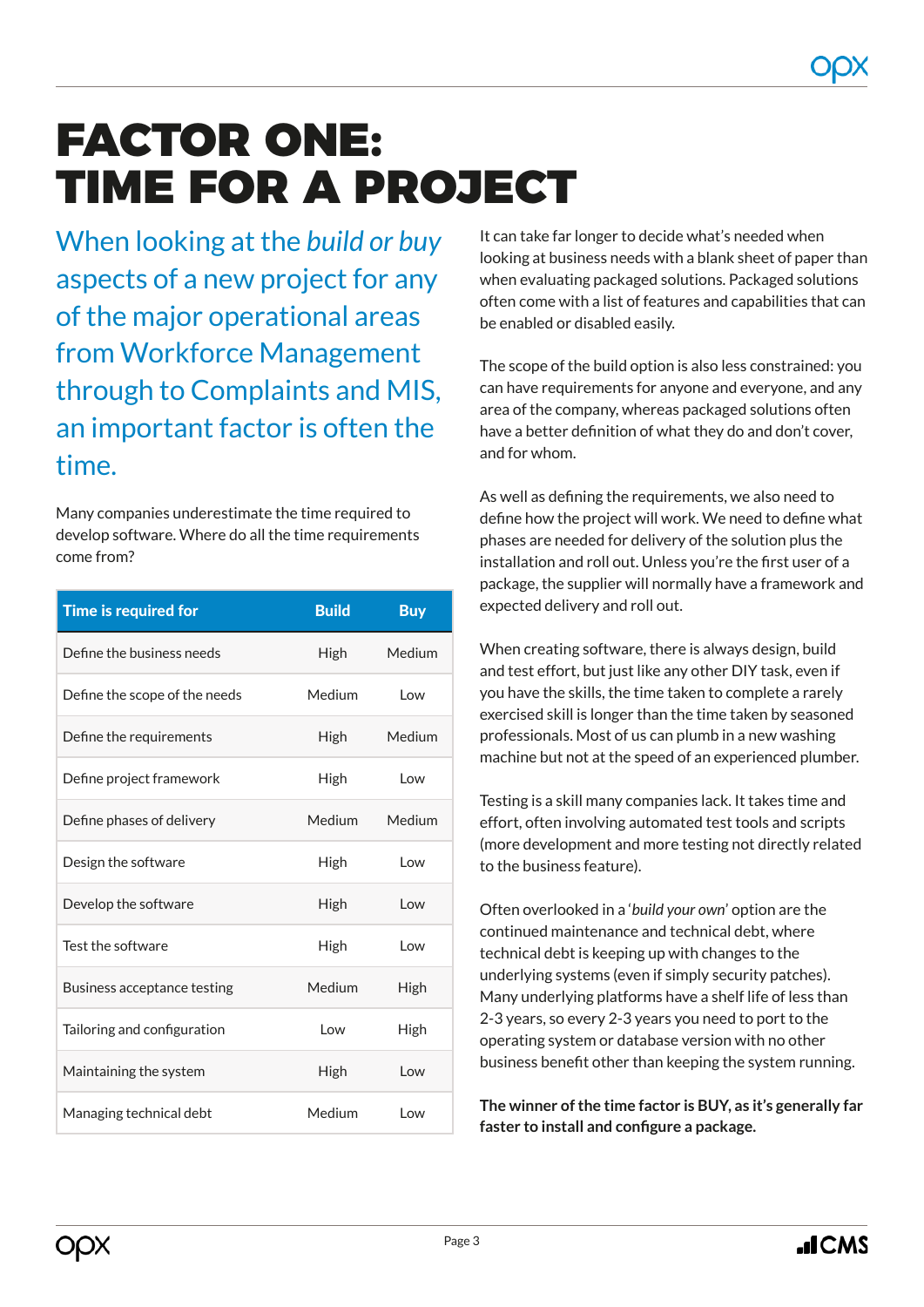### FACTOR TWO: KNOWLEDGE AND SKILLS

#### The second factor to consider is the knowledge and the skills to complete the mission.

Obviously, you have the business skills and knowledge to run your company or organisation, but can these be expressed clearly enough to the *build* team?

We often see the skills and knowledge needed as:

- business skills
- business knowledge
- market knowledge
- regulatory knowledge
- technical knowledge
- solution knowledge

A common scenario is that a few people in a business are superstars, others are competent, and many more may simply be capable. For the *build and buy* early phases, we need the superstars (for *build* more than *buy*) as they must impart their knowledge early, often starting with the simplest descriptions and levels of understanding to the in-house IT team.

External companies often occupy a space where they live and breathe their solution, and commonly pick up a breadth of knowledge in specific areas far in excess of all bar the superstars.

There is often also a hierarchy on the technical side of the equation such as:

- software architects
- software designers
- software engineers
- software developers
- software testers
- project and program managers
- technical authors & trainers

We often find that a business can support the cost of software developers, but rarely of architects and engineers, who command a far higher premium in the market. So much like the business profile, external software houses have software architects and software engineers. They often have program managers and project managers, and usually technical authors and trainers.

So, if the *build* team are going to create a solution to a similar level as a purchased one, they need to ensure they have the right skills or hire them in on contract. In terms of development, it's rare for market leading architects or software engineers to be working in a commercial or government organisation as the challenges, pay and rewards are often far higher for these rare skills in the software house and cloud B2B/B2C companies.

While it is possible to run a project without them, the quality, interoperability, maintenance and usability often suffer without these roles, as these roles tend to favour design and capability over function alone, making change easier in the long run.

**The winner of the knowledge and skills factor is BUY, mainly because while the external provider does not know the business as well as your own superstars, they have a wealth of experience in the business practices in the market as well as overwhelming technical skills.**

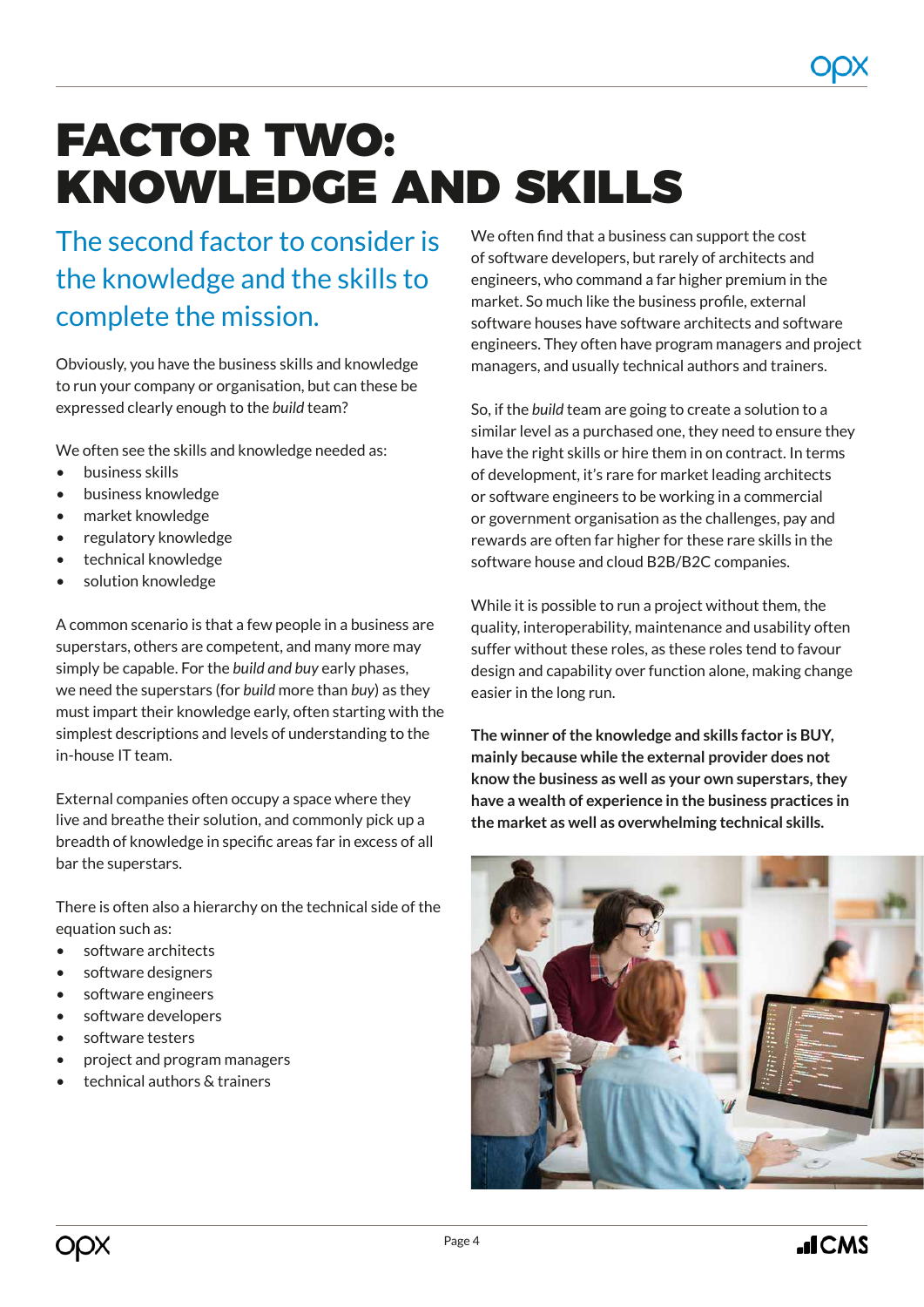### FACTOR THREE: **CAPACITY**

In a similar manner to the time factor, does the business have the capacity to deliver the project?

Let's assume a small operational module takes about 2500 man days for development from requirements to roll out and delivery. To deliver this project, the business needs to find between 10 and 11 heads depending on the absence, sickness and holiday statistics.

The company may have a full time IT organisation, in which case this may involve simply juggling the timing and priorities of projects in the IT department. This can affect the overall timing and delivery of this project or other projects, assuming the resources exist in the first place. If the business doesn't have the resources, they can be hired as contractors. However, it is generally unwise to have the whole project run by contractors.

An external software house is often on a maintenance contract and usually expanding their offering and hoping for future sales while contractors are often looking for the next engagement; unless you can persuade them to join as permanent employees, then the costs can spiral as the business tries to retain key resources, some of whom may be the only people with in-depth understanding of the new solution.

As mentioned before, systems are rarely – if ever – finished, so there is a need to maintain at least 10% of the FTE on the project permanently to keep up with fixing small issues and maintaining the day-to-day technical debt.

Software houses, however, tend to manage software development, deployment and maintenance as part of their core business. They will plan work that customers are often unaware of. For example, to ensure smooth transition for new versions of operating systems, databases and technologies.

Capacity for an external solution provider for your project is a fraction of your required capacity because:

- they have designed the system
- they have built the system
- they have tested the system

So, for your implementation they only need the capacity for:

- tailoring
- configuration
- **installation**
- **training**

Because payments are often related to deliveries in the areas above, external vendors tend to deliver the modifications in a timely manner. Unlike internal staff or contractors, they are driven to get a delivery out the door unless they are working on a time and materials basis.

So, because the purchased solution has had all the timeintensive steps of architecture, design, build and test builtin, the capacity for the external vendor is far lower than building one from scratch.

**The winner of the capacity question is undoubtedly BUY, because otherwise you have a team in place doing little to nothing and awaiting work like this, while the external software houses use idle capacity to build new modules for sale.**

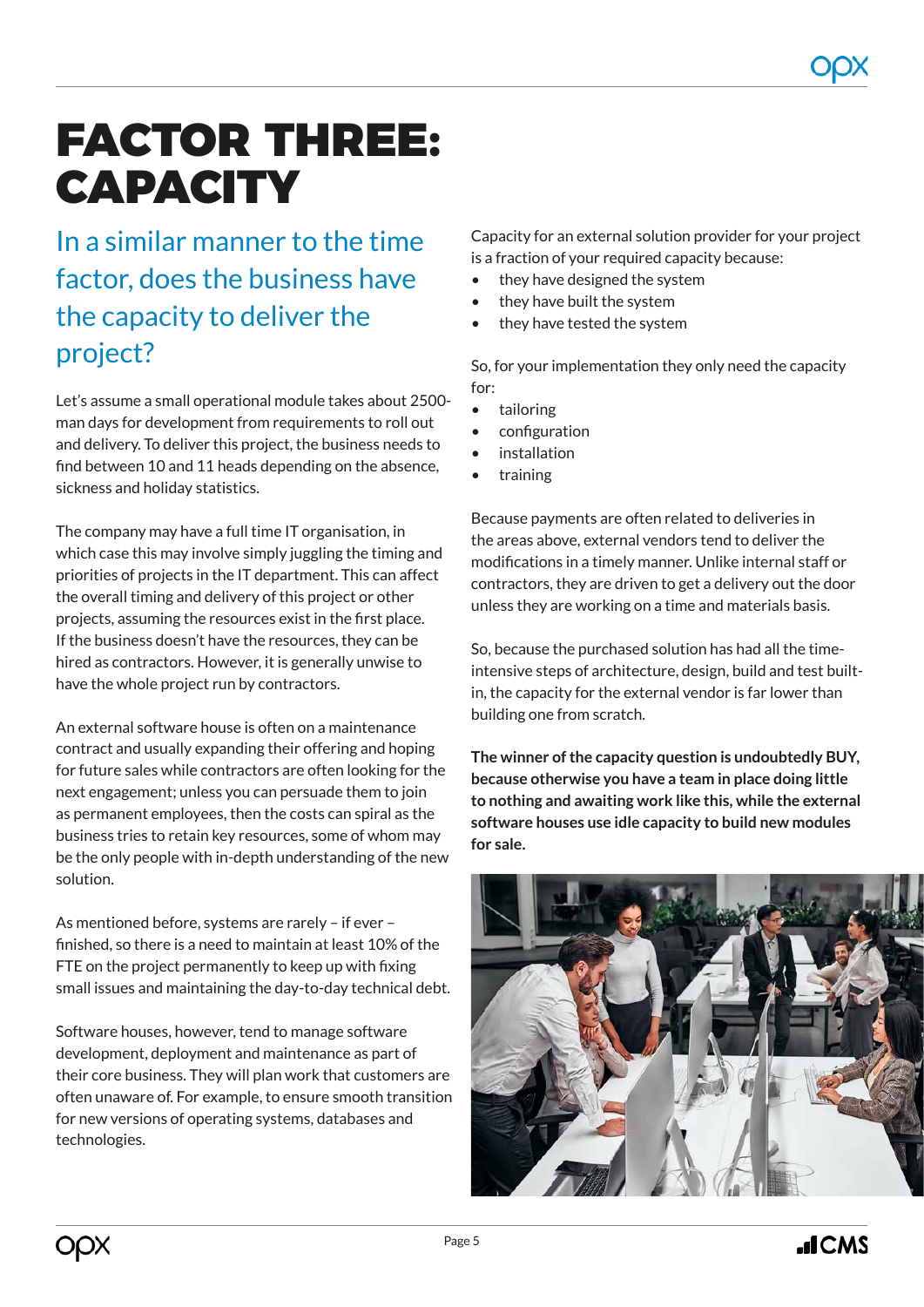### FACTOR FOUR: RISKS

#### There are many risks in building new systems.

params = par

params.method

params.pre\_pi

ams.dat

ams.callba

- Lack of *superstar* availability.
- Lack of business commitment.
- Never ending project, timelines slip, requirements creep, etc.
- Never starting development project, no time for full requirements gathering.
- Lack of skills to deliver the project, resource shortages.
- Lack of software tools.
- Lack of software licenses.
- Lack of hardware to deliver development and test environments as well as pre-production and live.
- Employee churn in the project (e.g. can we keep them for the timeframe?).
- Lack of regulatory knowledge.
- Key employee sickness or absence.
- Internal staff credibility with business team members.
- Poor architecture, causing interoperability and maintenance headaches.
- Poor design, causes maintenance and scalability issues.
- Lack of experience, slowing down project delivery.
- Markets or business move on before delivery of the project, requirements out of date.
- Requirements not fully defined.
- Process framework for internal sign-off results in waterfall delivery timelines.
- Development and delivery costs spiralling.
- Timelines missed.
- Quality poor.
- Technology choice (e.g. choosing access or end-user computing tools rather than real software tools such as SQL Server or Oracle due to cost and familiarity).
- Throwing resources to help with slippages (see *Mythical Man Month* by Fred Brooks).

It's easy to see that buying a commercial project can negate many of these as the software is ready to go (or ready to go with some tailoring or configuration) and the tens or hundreds of man years spent developing it are already taken into account.

**The winner in the reduced risks factor is clearly BUY.**

Page 6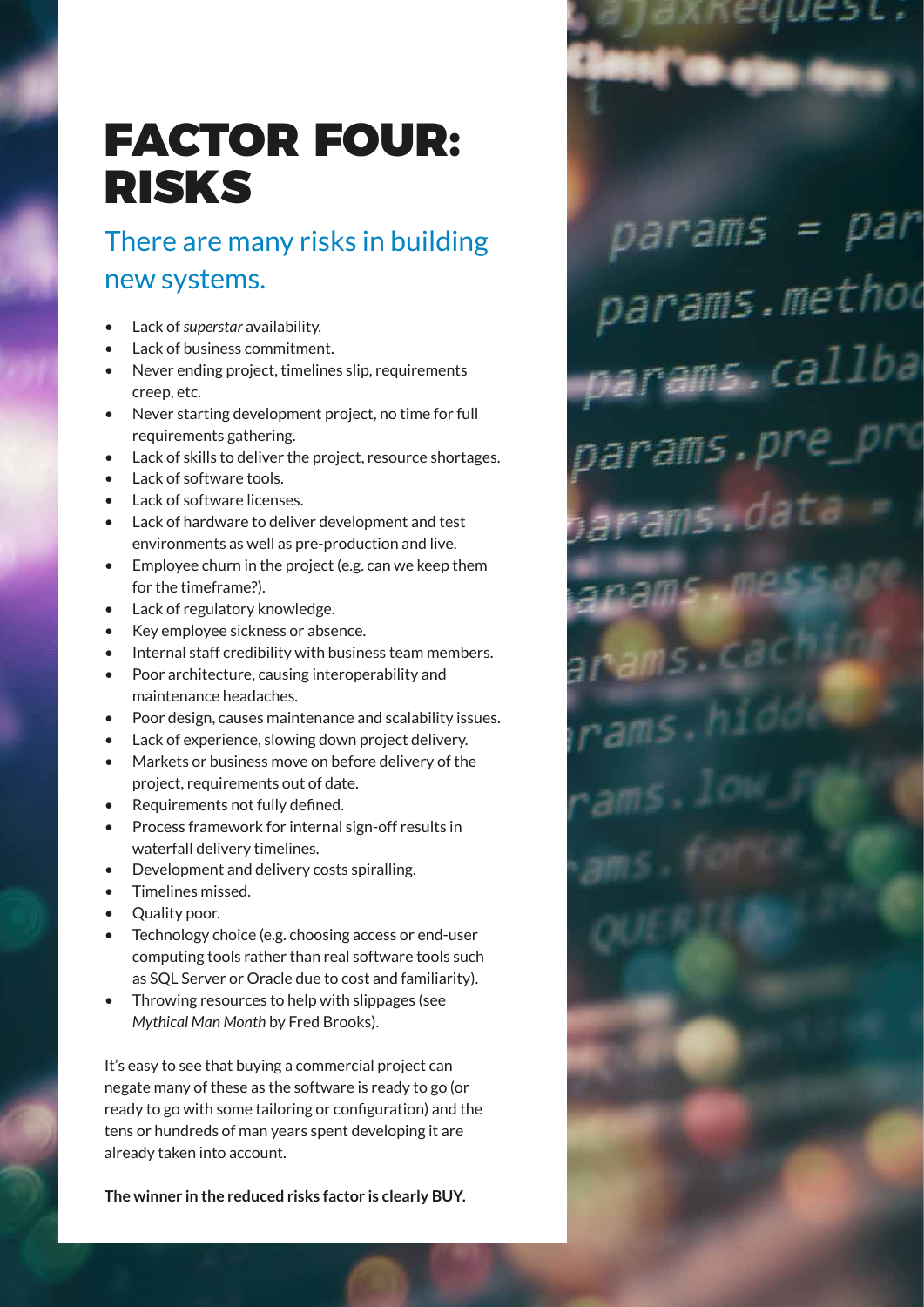### OTHER FACTORS: REQUIREMENTS, COSTS, QUALITY & CONTINUED DEVELOPMENT THROUGHPUT

The requirements are a key factor to the success of a project.

While the company may be able to write these down for the business aspects, they are often unable to create these for the technical side (other than the obvious, generic requirements such as scalability, robustness, security and low operating costs).

It is rare for internal teams to have in-depth skills in these areas simply because these skills command premium rates. The same lack of practice will often be evident in:

- software delivery cost management
- software development lifecycle management
- software quality checks
- software security, especially B2C or B2B delivery

It is often not understood that 70% of the software costs come after the initial implementation. Many of these are where the real impact of a lack of design and architecture can really hurt.

As pointed out by the FCA and others:

#### **Robust, secure, scalable software is not developed in enduser computing environments.**

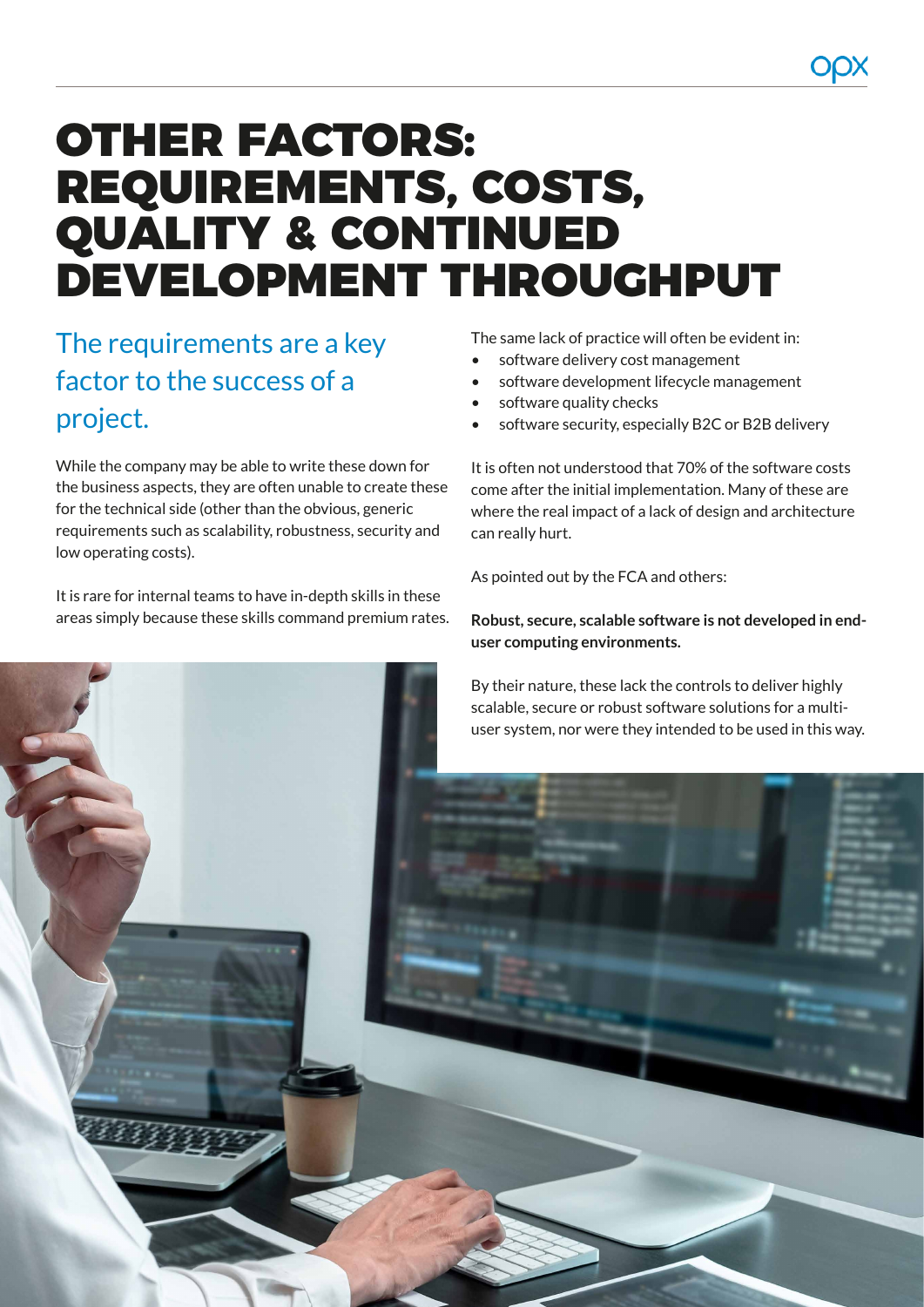## THE BEST SOLUTION

The best solution is a mixture of do-ityourself and off-the-shelf solutions known as COTS or *Customise Off The Shelf*.

lse

lse

lse ue

-add

∍xact

 $_{2}$ lected

 $2000x$ 

With this scenario you benefit from:

- proper architecture
- proper design
- proper software tools
- ongoing maintenance
- ongoing external support where needed
- ongoing development of the core product

The business also benefits from being able to:

- define your own reports, dashboards and report models
- define your own tables to use with the tools
- enhance the solution with your own business knowledge and know-how

A key advantage is that many of the technology and security risks are already taken care of in the core solution.

### SUMMARY

Unless the business has the internal resources and skills, it is rarely more cost effective to develop systems in-house, unless they are relatively simple.

Simple systems are often best used in cloud scenarios rather than developed in-house as external vendors commonly provide more features than one would develop if these had to be cost-justified internally.

More complex solutions are best developed externally and then tailored or customised to benefit from a better quality of design and architecture than one could justify creating with internal developers.

#### **Want to know more about OPX?**

Page object is not **[Arrange a free demo and find out how OPX could support your business at:](https://www.corporatemodelling.com/opx-demo/) [corporatemodelling.com/opx-demo](https://www.corporatemodelling.com/opx-demo)**

 $\sim$  mirror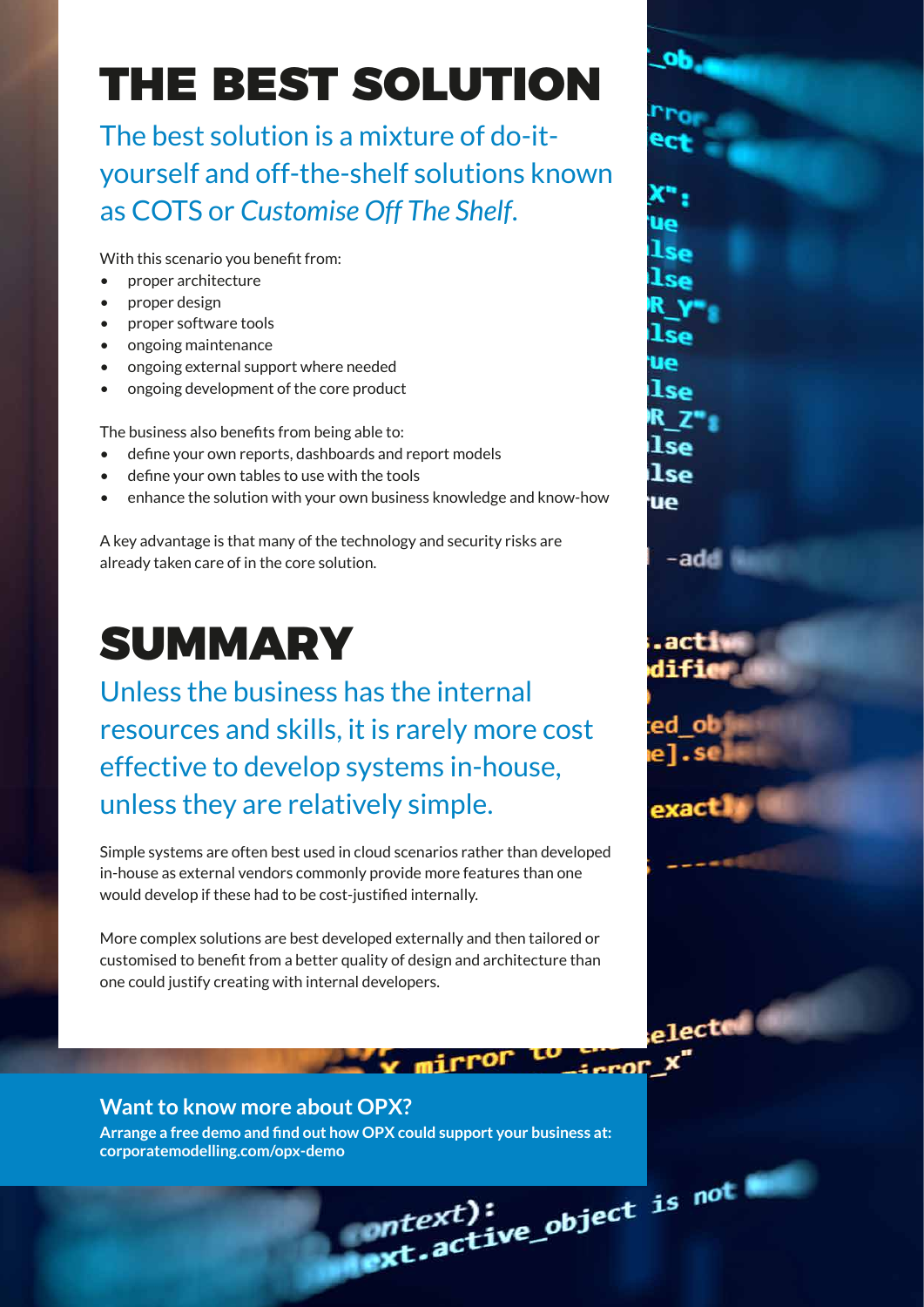### APPENDIX A - TOTAL COST OF OWNERSHIP CONSIDERATIONS

#### **Acquisition and procurement**

- **Selection**
- Upfront evaluation
- Purchase price
- **Licenses**
- **Hardware**
- **Integration**

#### **Operation and Management**

- Migration (data and users)
- Use
- **Maintenance**
- **Upgrades**
- Support services
- **Training**
- Software scaling
- Cost of customisation (change)
- Development, modification
- Carbon footprint

#### **End of Life Management**

- Retirement
- **Disposal**
- Migration (data and users)

Additional indirect costs may include:

- Costs incurred with another party to ensure the ability to meet Service Level Agreement targets for businesscritical solutions)
- Unplanned costs, for example the possibility of unanticipated expenditure through compliance auditing and under-licensing.